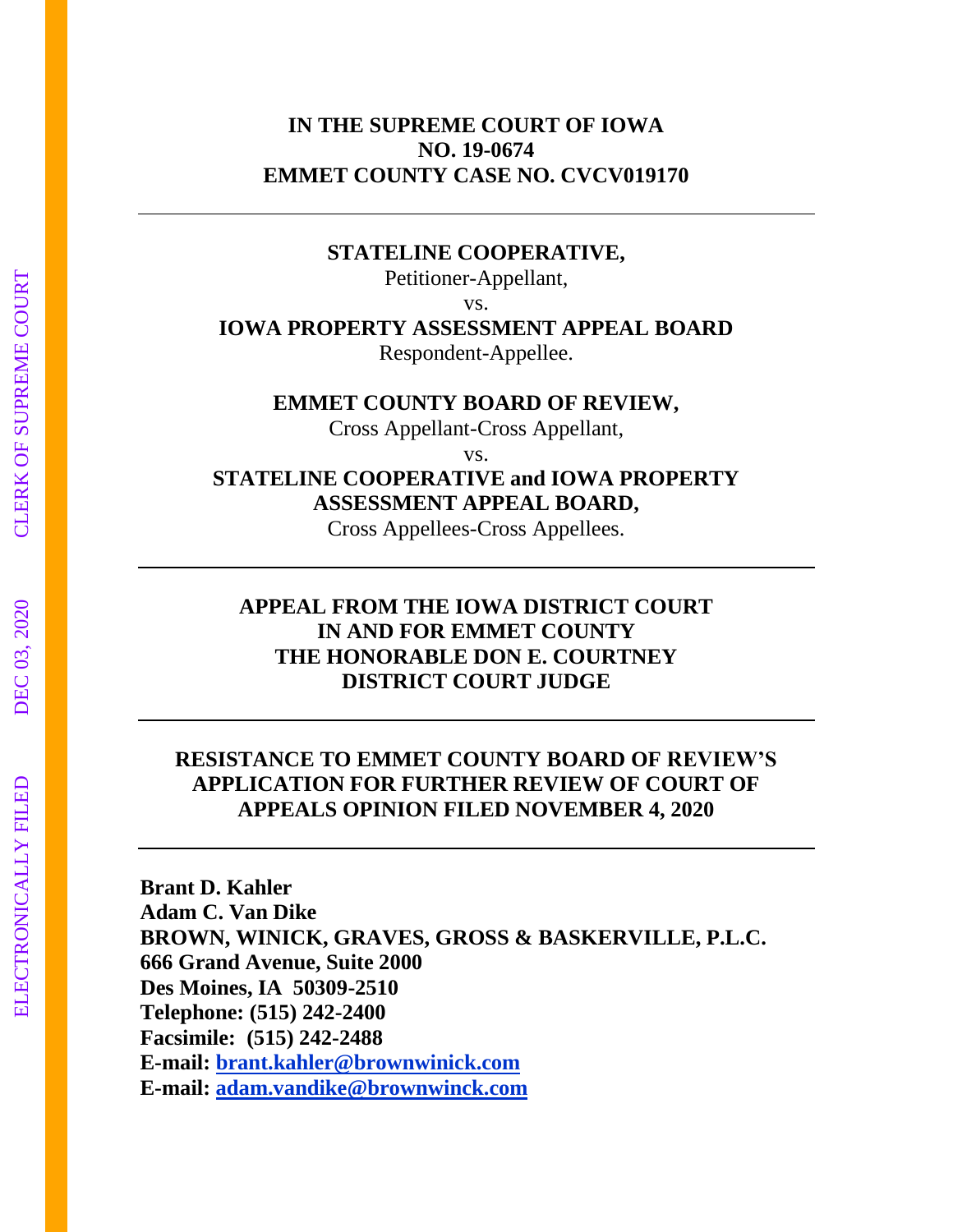# **TABLE OF CONTENTS**

| I.          | <b>INTRODUCTION AND SUMMARY OF ARGUMENT4</b>                                                                                                                                                                    |
|-------------|-----------------------------------------------------------------------------------------------------------------------------------------------------------------------------------------------------------------|
| II.         | THE COURT OF APPEALS CORRECTLY<br><b>INTERPRETED AND CONSTRUED THE EXEMPTION</b><br>IN FINDING THE INGREDIENT BINS AND EXTERIOR<br><b>GRAIN BINS EXEMPT FROM REAL PROPERTY</b>                                  |
| Ш.          | THE COURT OF APPEALS CORRECTLY FOUND<br>THAT PAAB ACTED UNREASONABLY,<br><b>ARBITRARILY AND CAPRICIOUSLY IN DECLINING</b><br>TO VALUE THE EXEMPTIONS FOR THE<br><b>INGREDIENT BINS AND EXTERIOR GRAIN BINS9</b> |
| IV.         | WHERE ASSESSED, THE ASSESSED VALUE OF THE<br>PROPERTY IS EQUAL TO THE EXEMPT VALUE OF                                                                                                                           |
| $V_{\star}$ | <b>ECBR'S APPLICATION FOR FURTHER REVIEW</b>                                                                                                                                                                    |
|             |                                                                                                                                                                                                                 |
|             | <b>CERTIFICATE OF COMPLIANCE WITH TYPE-VOLUME</b><br>LIMITATION, TYPEFACE REQUIREMENTS, AND TYPE-STYLE                                                                                                          |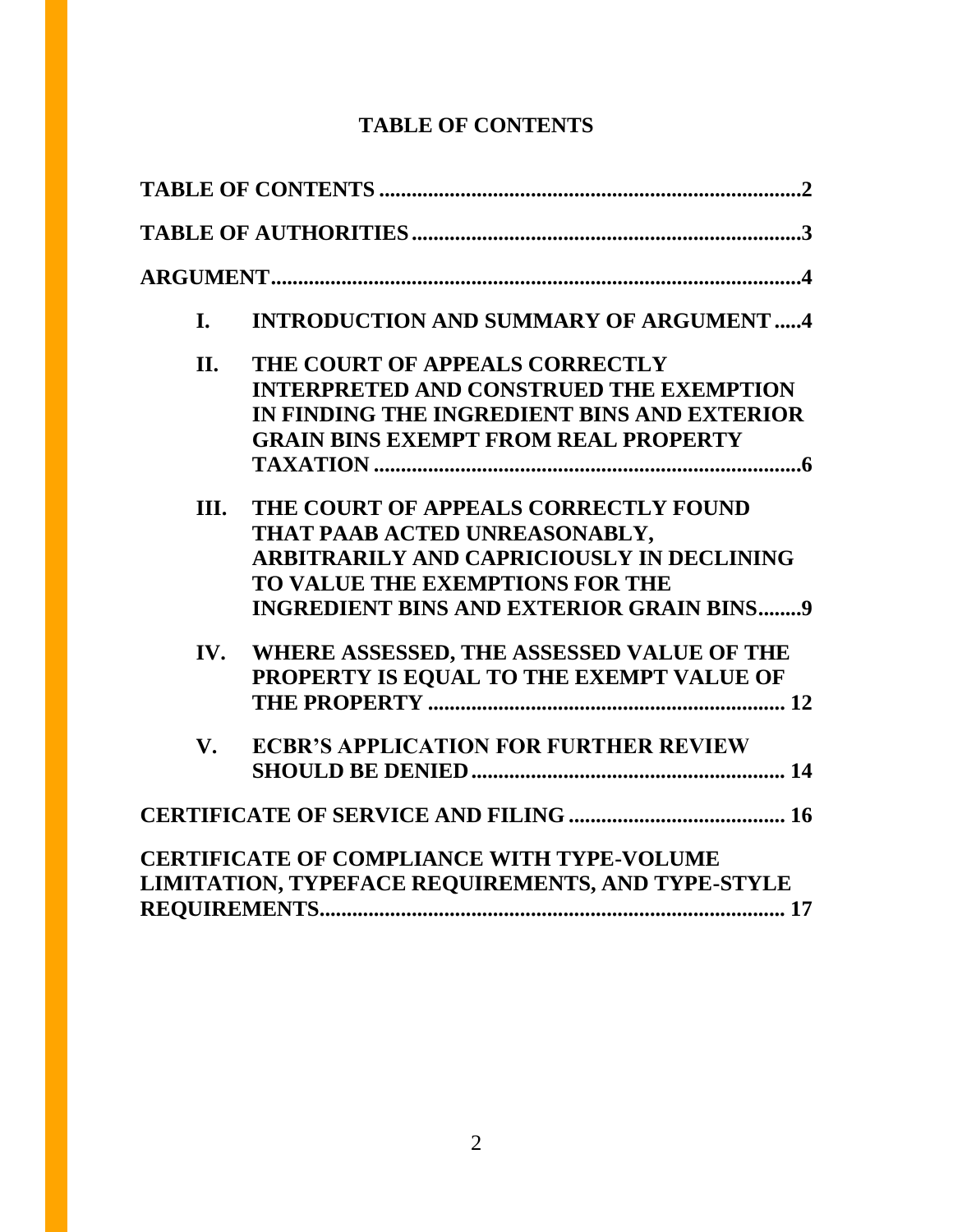# **TABLE OF AUTHORITIES**

| <b>Cases</b>                                                                 |  |
|------------------------------------------------------------------------------|--|
| Deere Manufacturing Co. v. Beiner, 78 N.W.2d 527 (Iowa 1956) 7, 12           |  |
| Dico, Inc. v. Iowa Employment Appeal Board, 576 N.W.2d 352 (Iowa 1998)       |  |
| Griffin Pipe Products Co. v. Board of Review of County of Pottawattamie,     |  |
| Grundon Holding Corp. v. Bd. of Review of Polk County, 237 N.W.2d 755        |  |
| Soo Line R.R. v. Iowa Department of Transportation, 521 N.W.2d 685           |  |
| <b>Wendling Quarries v. Property Assessment Appeal Board, 865 N.W.2d 635</b> |  |
| Wendling Quarries, Inc. v. City of Cedar Rapids Bd. of Review, Remanded      |  |
| White v. Bd. of Review of Polk County, 244 N.W.2d 765 (Iowa 1976)  12        |  |
| <b>Statutes</b>                                                              |  |
|                                                                              |  |
|                                                                              |  |
| <b>Rules</b>                                                                 |  |
|                                                                              |  |
|                                                                              |  |
|                                                                              |  |
|                                                                              |  |
|                                                                              |  |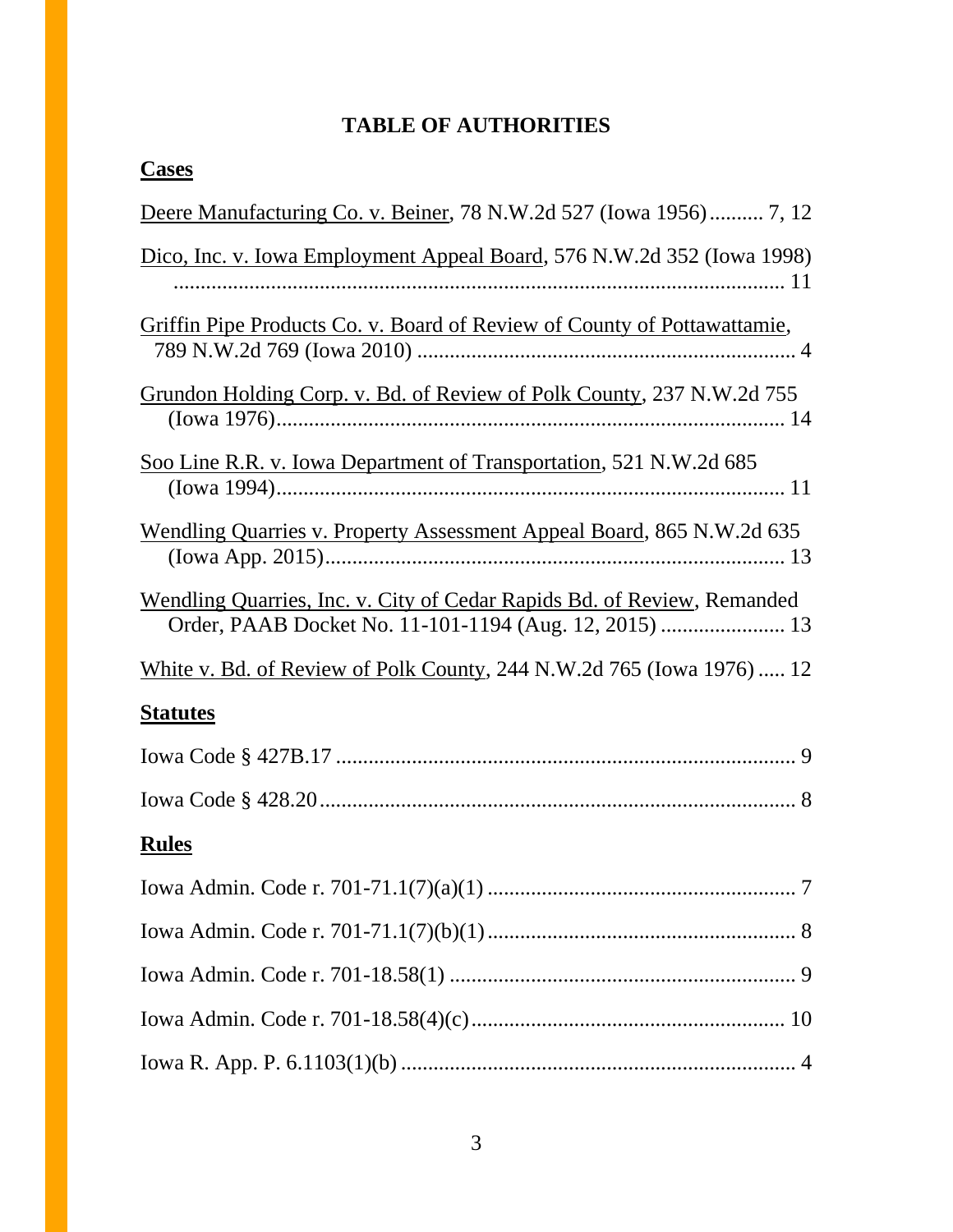#### **ARGUMENT**

### **I. INTRODUCTION AND SUMMARY OF ARGUMENT**

Further review of this matter is not warranted and should not be granted. The Court of Appeals' November 4, 2020 Opinion (the "Opinion") was well-reasoned and compliant with Iowa precedent in all regards disputed by Emmet County Board of Review ("ECBR").

Notably, ECBR failed to address and identify a specific ground upon which its Application for Further Review is based. An Application for Further Review is not simply a motion to reconsider alleged legal errs by the Court of Appeals and "will not be granted in normal circumstances." Iowa R. App P. 6.1103(1)(b). Rather, the Supreme Court looks to the four grounds set forth in Iowa Rule of Appellate Procedure 6.1103(1)(b), none of which are stated in or implicated by ECBR's Application for Further Review. For that reason alone, further review should not be granted.

Substantively, in accordance with the Supreme Court's opinion in Griffin Pipe Products Co. v. Board of Review of County of Pottawattamie, 789 N.W.2d 769 (Iowa 2010), the Opinion correctly applied a broad interpretation and construction to the  $Exemption<sup>1</sup>$  by holding that StateLine

<sup>&</sup>lt;sup>1</sup> "Exemption" as used herein is shorthand for the "machinery used in manufacturing establishments" exemption from real property taxation created in tandem through Iowa Code §§ 427B.17(3) and 427A.1(1)(e).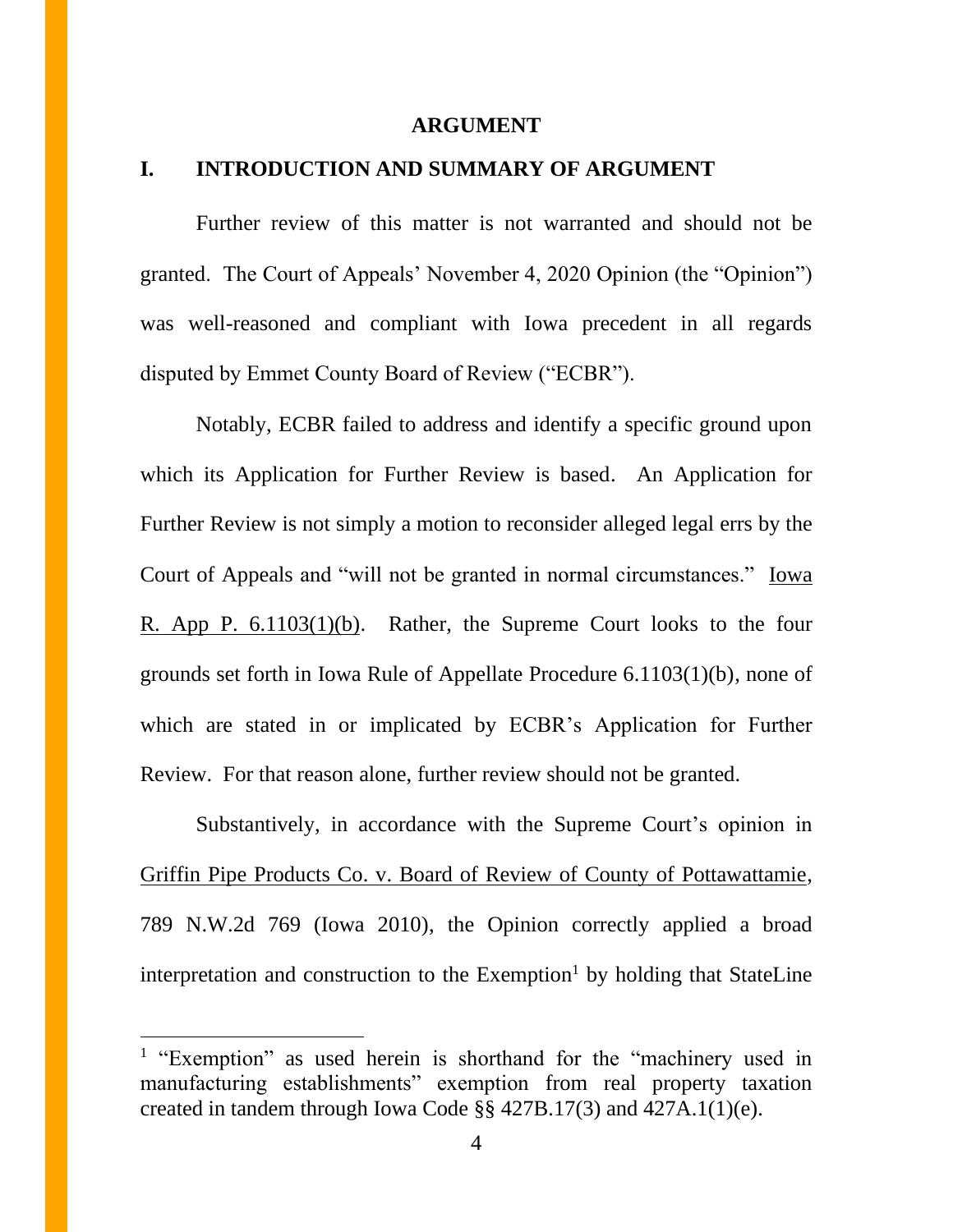Cooperative's ("SLC") ingredient bins and exterior grain bins are exempt from real property taxation. As discussed below, this holding is further supported by Iowa Department of Revenue regulations and additional Supreme Court decisions.

Second, after criticizing Mr. Vaske's opinion of value of the exemptions for the ingredient bins and exterior grain bins, PAAB went so far as to explain how PAAB would have calculated the exemption values. Then, instead of simply valuing the exemptions itself based upon the ample evidence in the record necessary to do so, PAAB denied SLC's requested remand relief. The Court of Appeals correctly found that PAAB's actions in this regard were arbitrary, capricious and unreasonable and caused SLC substantial prejudice.

ECBR's final argument regarding burden of proof as to valuation of exemptions has been rejected at every single phase of this matter. Iowa law is clear that where a component of an assessed property is found to be exempt, the assessed value of that component assigned by the assessor is also its exempt value. In other words, the assessed value of a component found to be exempt can simply be subtracted from the overall assessment of that property. Logically, an assessor (or defending board of review) should not be allowed to attack its own assessment when arguing the value of an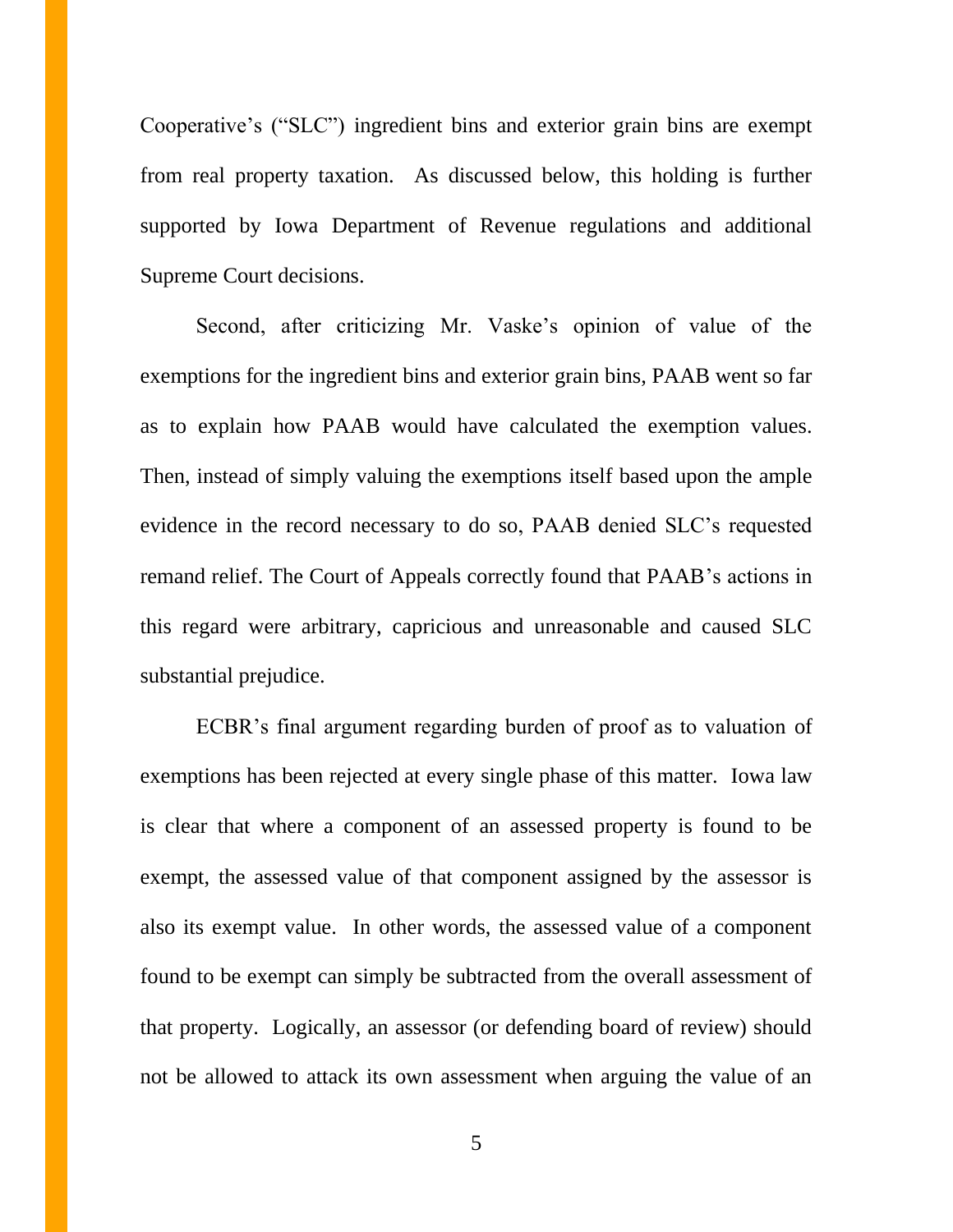exempt component. Stated differently, where, as here, a taxpayer has appealed an assessment only on the grounds of exemption, but not valuation, the taxpayer and board of review should be bound by the assessed component values assigned by the assessor.

ECBR's Application for Further Review should be denied.

# **II. THE COURT OF APPEALS CORRECTLY INTERPRETED AND CONSTRUED THE EXEMPTION IN FINDING THE INGREDIENT BINS AND EXTERIOR GRAIN BINS EXEMPT FROM REAL PROPERTY TAXATION**

ECBR's argument on this first issue is premised entirely on Iowa Admin. Code r.  $701-71.1(7)(a)(1)$ , which defines "industrial real estate" to include "*land and buildings* used for the storage of raw materials or finished products and which are an integral part of the manufacturing establishment." (emphasis added). ECBR Application for Further Review, pp. 17-18.

ECBR's argument is out of context, as ECBR failed to address the entirety of Iowa Admin. Code r. 701-71.1(7), which, states, in relevant part, as follows:

## 71.1(7) *Industrial Real Estate.*

*a. Land and Buildings.* 

(1) Industrial real estate includes land, buildings, structures, and improvements used primarily as a manufacturing establishment. \*\*\* **Industrial real estate includes land and buildings used for the storage of raw materials or finished products and which are an integral part of the manufacturing establishment**, and also includes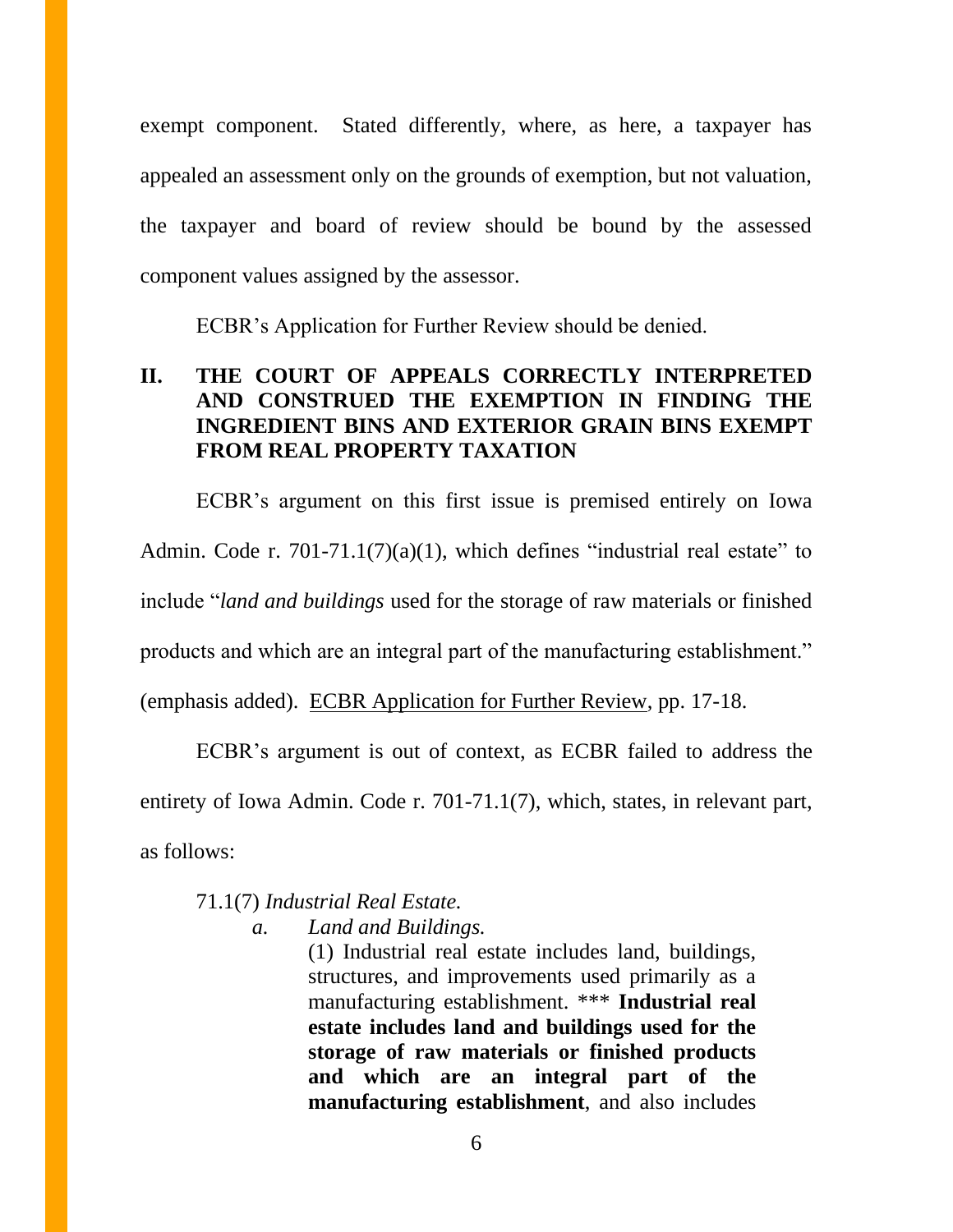office space used as part of a manufacturing establishment. \*\*\*

*b. Machinery.*

(1) Machinery includes equipment and devices, both automated and nonautomated, which is used in manufacturing as defined in Iowa Code section 428.20. See Deere Manufacturing Co. v. Beiner, 247 Iowa 1264, 78 N.W.2d 527 (1956).

The bold language above is the language ECBR emphasized in its Application for Further Review. That language, however, is in the portion of the "industrial real estate" definition dealing with "land and buildings." At issue here is the second portion of the "industrial real estate" definition dealing with "machinery," which is the administrative code section cited to and relied upon by the Court of Appeals in the Opinion. Opinion, p. 17. This only makes sense, given that the main issue before the Court of Appeals was the interpretation and construction of the word "machinery" in the "machinery used in manufacturing establishments" exemption.

Applying the definition of "machinery" from the above-quoted Iowa Administrative Code r. 701-71.7(b)(1), the Court of Appeals correctly held that the ingredient bins and exterior grain bins "essentially amount to nonautomated equipment" … "used directly in manufacturing the products that the establishment is intended to produce and are necessary and integral parts of the manufacturing process." Opinion, pp. 17, 24-25.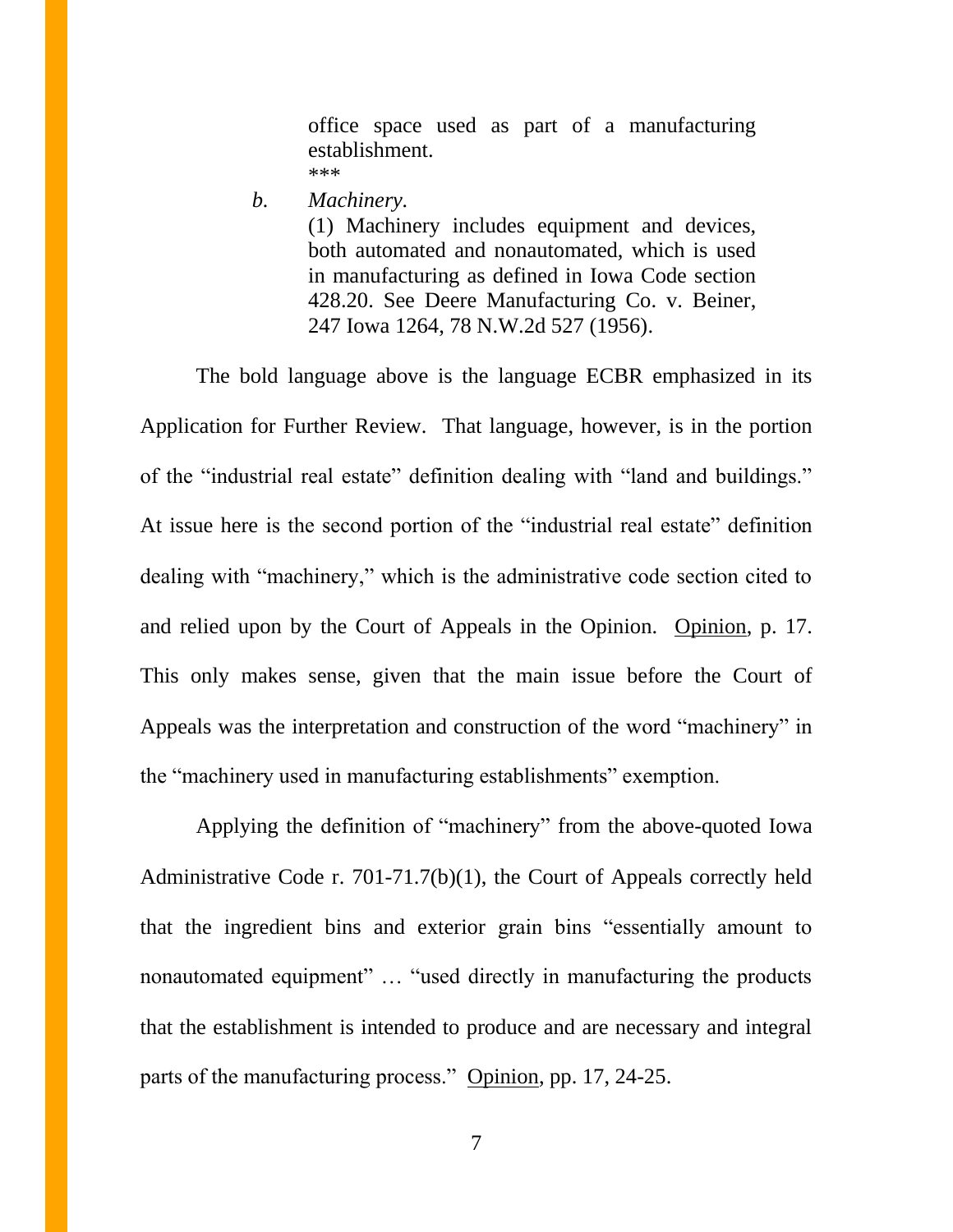This holding is in accordance with the Supreme Court's Griffin Pipe decision, which expressly requires that the Exemption be given a broad interpretation. Opinion, pp. 16-17. The holding is further supported by Carlon Company v. Board of Review of City of Clinton, 572 N.W.2d 146 (Iowa 1997), noting that "statutory construction requires us to look to the object to be accomplished and the evils and mischiefs to be remedied. We must provide a reasonable or liberal construction that will best effect the statute's purpose rather than one that will defeat it," (Id. at 154) and further holding that the intended purpose of Iowa Code § 427B.17 (exempting "machinery used in manufacturing establishments" from real property taxation) is to promote economic development in the State of Iowa and to keep taxes on manufacturing machinery at a minimum. Id. at 155.

Further support is found in other related Department of Revenue administrative regulations, all of which mandate a broad, liberal interpretation and construction of the Exemption:

- "machinery" includes "any mechanical, electrical or electronic device designed and used to perform some function and to produce a certain effect or result";<sup>2</sup>
- "machinery" includes "not only the basic unit of the machinery, but also any adjunct or attachment necessary for the basic unit to accomplish its intended function";<sup>3</sup>

<sup>2</sup> See Iowa Admin. Code r. 701—18.58(1) (Iowa Department of Revenue definition of "industrial machinery and equipment" for sales tax purposes).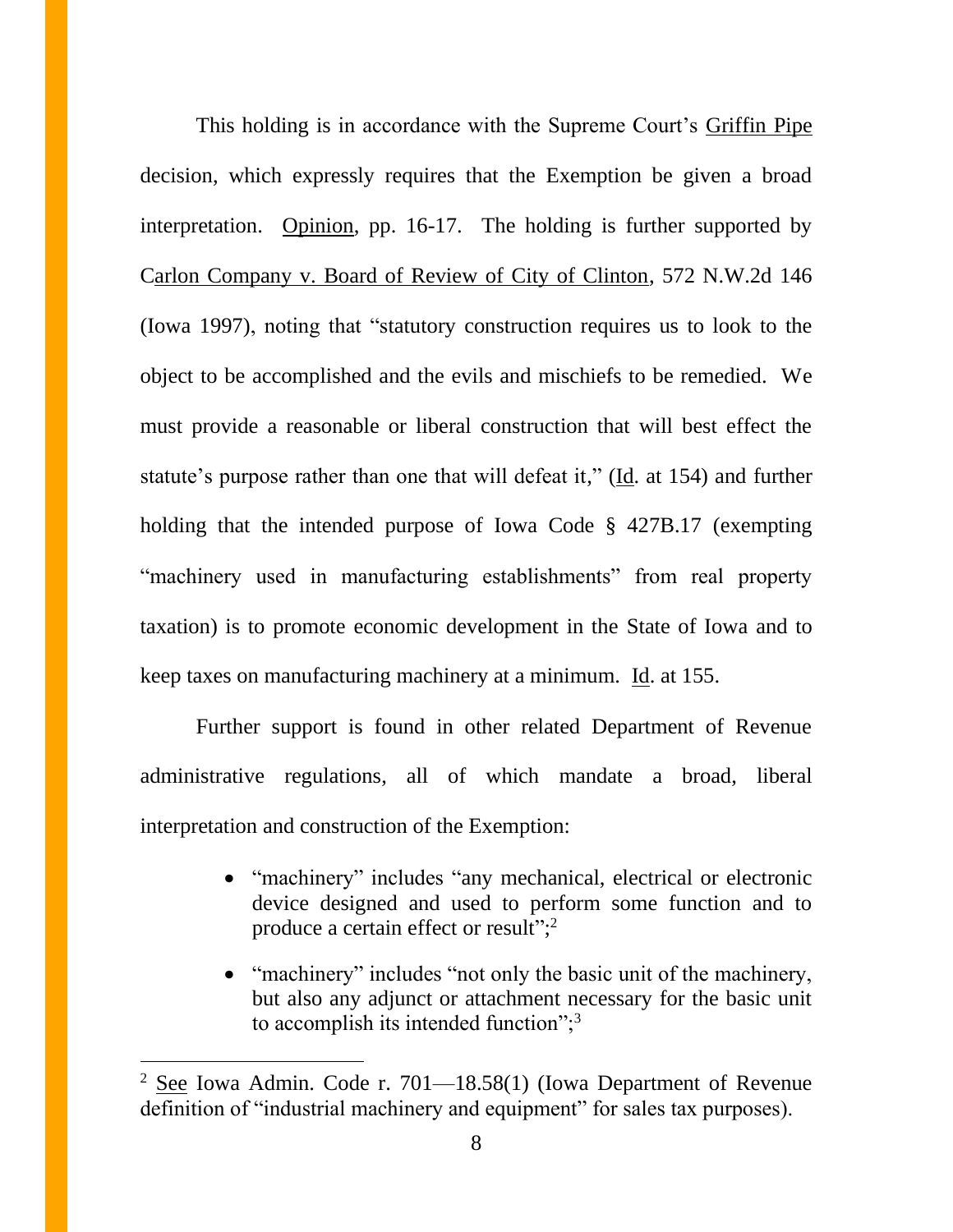- "machinery" includes items/components that perform only simple functions such as "simply [] holding [] materials in an existing state";<sup>4</sup>
- "machinery" includes "all machinery used in processing (complete with power, foundation and installation)";<sup>5</sup> and
- "machinery" includes "tanks or silos (used in processing)."<sup>6</sup>

The Court of Appeals correctly applied a broad, liberal interpretation and construction to the Exemption, on which further review is not warranted

or appropriate.

# **III. THE COURT OF APPEALS CORRECTLY FOUND THAT PAAB ACTED UNREASONABLY, ARBITRARILY AND CAPRICIOUSLY IN DECLINING TO VALUE THE EXEMPTIONS FOR THE INGREDIENT BINS AND EXTERIOR GRAIN BINS**

ECBR's argument as to this second section of its Application for Further Review is equally unavailing and based upon a misinterpretation and mischaracterization of the Opinion. Specifically, ECBR focuses on PAAB's finding that Mr. Vaske's valuation testimony was unreliable and claims that the Court of Appeals improperly reversed that finding and applied an

 $3 \underline{\text{Id}}$ .

<sup>&</sup>lt;sup>4</sup> See Iowa Admin. Code r. 701—18.58(4)(c) (explaining the scope of the "machinery, equipment or computers used by a manufacturer for processing" sales tax exemption).

<sup>5</sup> See APP. 1149 (from the Industrial Machinery and Equipment Valuation Guide issued by the Iowa Department of Revenue in 1977); see also APP. 1150 (from the Industrial Machinery and Equipment Valuation Guide issued by the Iowa Department of Revenue in 1984).  $6$  See fn. 5.

<sup>9</sup>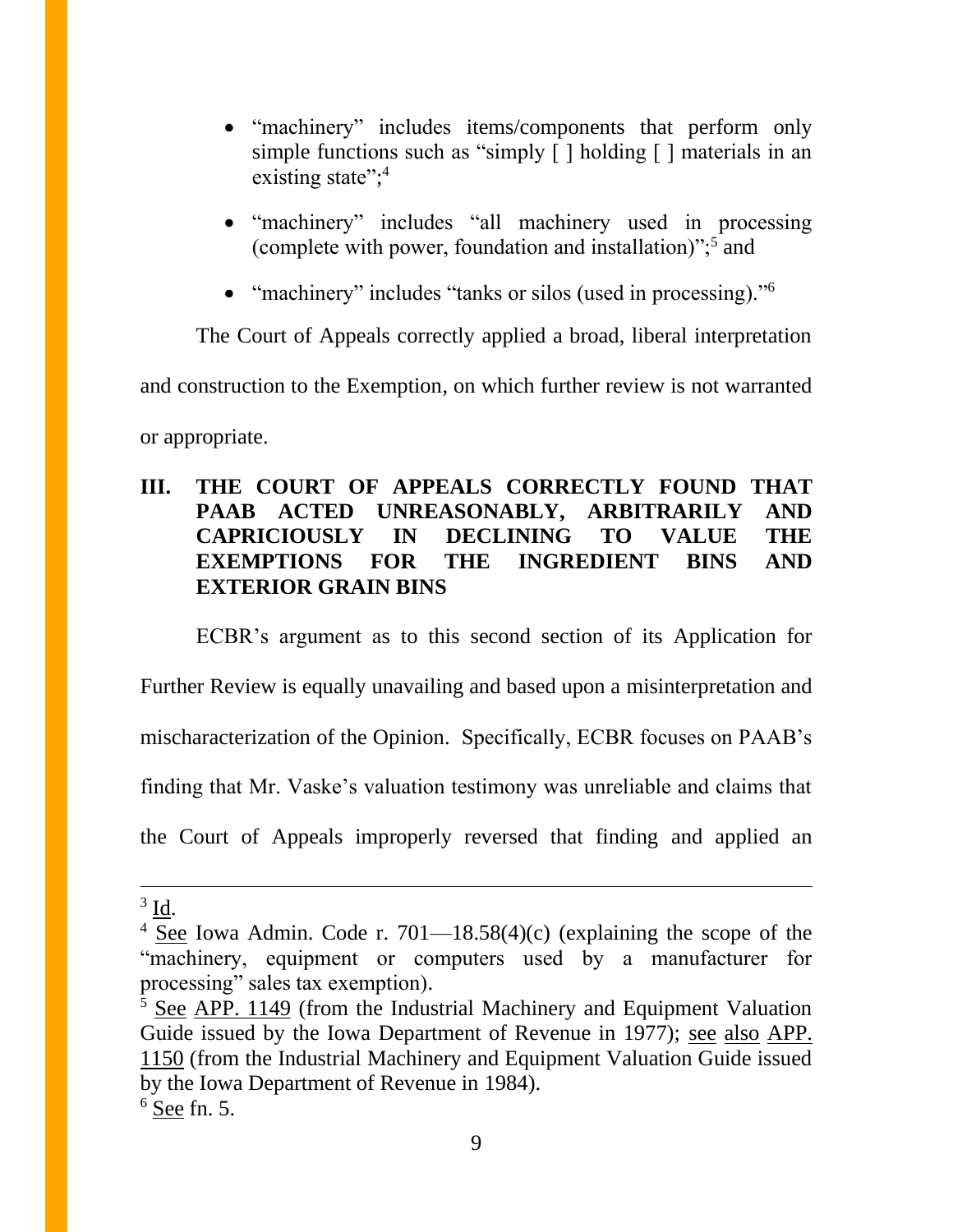incorrect standard of review. The Opinion, however, does not affirm or reverse PAAB's finding as to the reliability of Mr. Vaske's testimony. Instead, the Opinion takes issue with PAAB's refusal to value SLC's requested exemptions for the ingredient bins and exterior grain bins after finding Mr. Vaske's testimony unreliable, despite there being ample evidence in the record to do so. Opinion, p. 26 ("Evidence was presented concerning the total value of the structures and of the claim exemptions. Because we find sufficient evidence in the record to reach values of the claimed exemptions, we conclude the IPAAB and court acted unreasonably, arbitrarily, or capriciously in declining to value the claimed exemptions, which prejudiced the substantial rights of StateLine.").

Stated differently, PAAB criticized Mr. Vaske's opinion of value for the ingredient bins and exterior grain bins, after which PAAB went so far as to explain how PAAB would have calculated the exemption values. Then, instead of simply valuing the exemptions based upon the ample evidence in the record necessary to do so, PAAB denied SLC's requested remand relief. The Court of Appeals found PAAB's refusal to value the exemptions based upon the evidence in the record necessary to do so unreasonable, arbitrary and capricious, not PAAB's determination that Mr. Vaske's opinion of value was unreliable.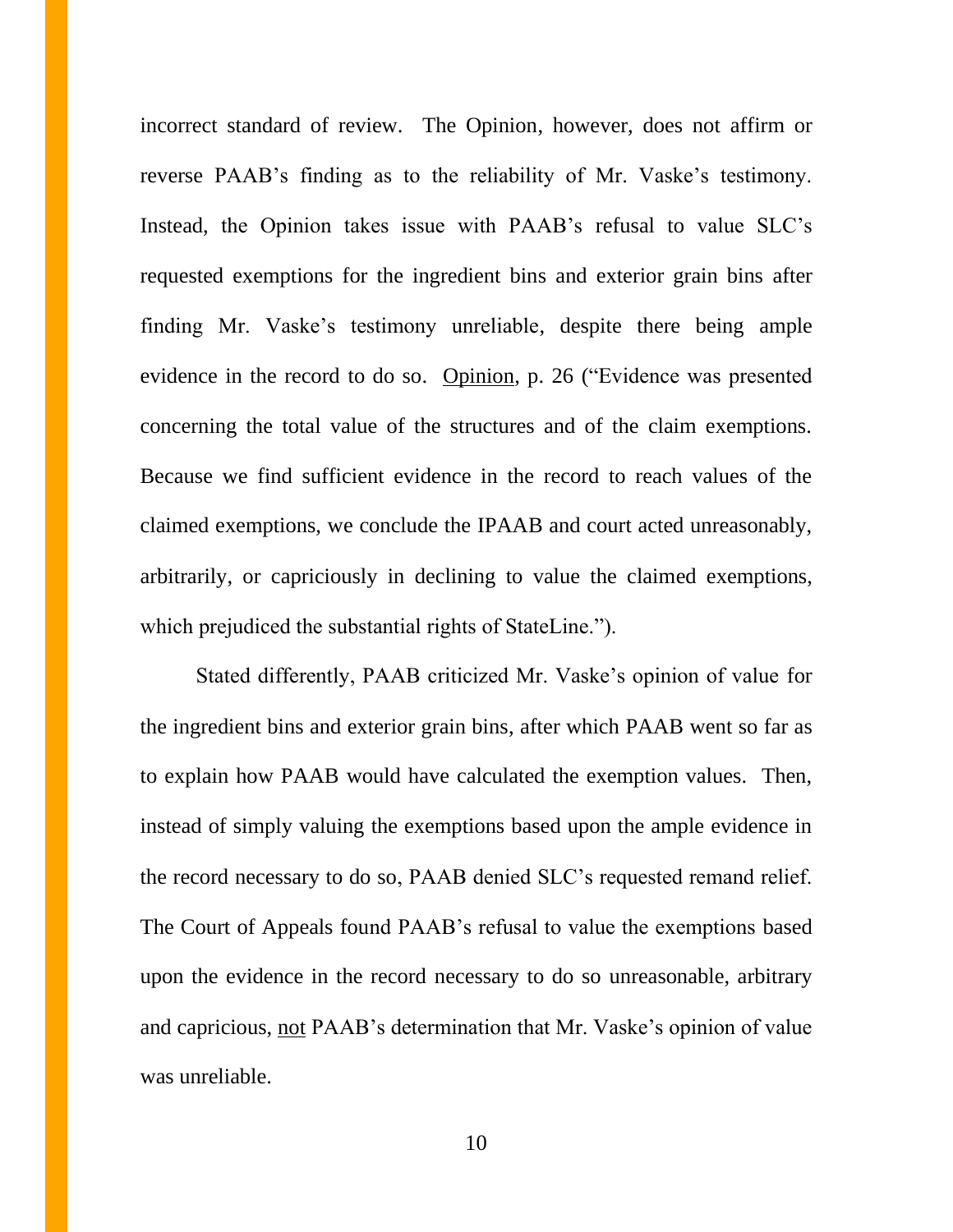As noted by ECBR, an agency action is arbitrary or capricious when it is taken without regard to the law or facts of the case, and it is unreasonable when it is clearly against reason and evidence. Dico, Inc. v. Iowa Employment Appeal Board, 576 N.W.2d 352, 355 (Iowa 1998) (citing Soo Line R.R. v. Iowa Department of Transportation, 521 N.W.2d 685, 688-89 (Iowa 1994)). PAAB's refusal to value the exemptions based upon the evidence in the record after explaining how to do so was without regard to the facts of the case and was clearly against reason and evidence. For example, PAAB agreed with Mr. Vaske's method of valuing the external grains bins and only disagreed with Mr. Vaske allocating 25% (instead of 30%) of the cost of construction to the foundation of the exterior grain bins. APP. 0792 ("Regarding the large and small grain bins, Vaske determined that 25% of the cost of construction is attributable to the foundations. \*\*\* PAAB finds that while the methodology Vaske employed is sound, it failed to account for the site work. To remedy, we would increase the cost of construction attributed to the foundation to the upper end of his range at 30%; thus reducing his attributed value for the roof and walls.")). PAAB could have readily decreased the exemption value of the exterior grain bins by 5% (as the Court of Appeals easily accomplished in two short paragraphs – Opinion p. 27). PAAB's refusal to do so was clearly against reason and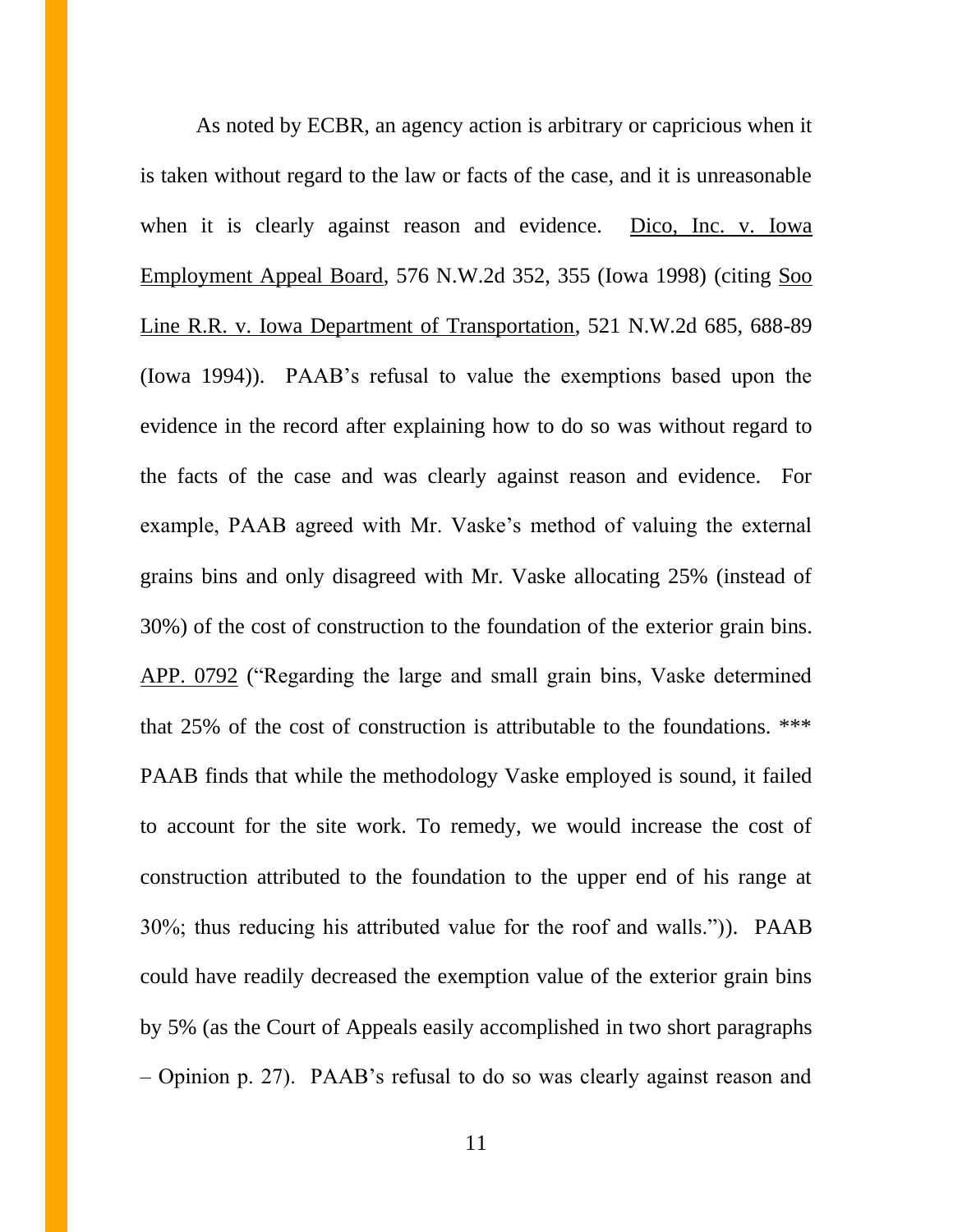done without regard to, and against, the evidence in the record presented by SLC, which prejudiced the substantial rights of SLC. As such, the Court of Appeals correctly reversed PAAB's refusal as arbitrary, capricious and unreasonable. No further review is warranted or appropriate.

# **IV. WHERE ASSESSED, THE ASSESSED VALUE OF THE PROPERTY IS EQUAL TO THE EXEMPT VALUE OF THE PROPERTY**

ECBR's final argument is that SLC cannot rely on ECBR's assessed values of components of the property to value the exemptions associated with those components.

SLC disagrees. PAAB disagrees (it applied this very method to determine the value of exemptions for the 22 items of machinery found to be exempt in its initial Ruling (APP. 1016) and further resisted ECBR's argument in this regard on pp. 44-48 of its Appellate Brief). Iowa law disagrees.

The White v. Bd. of Review of Polk County, 244 N.W.2d 765 (Iowa 1976) and Deere Manufacturing Co. v. Beiner, 78 N.W.2d 527 (Iowa 1956) cases relied upon by ECBR are inapposite, as they are both valuation (i.e., overassessment) cases, not exemption cases. Where, as here, a taxpayer has appealed an assessment only on the grounds of exemption, but not valuation, the taxpayer and board of review should be bound by the assessed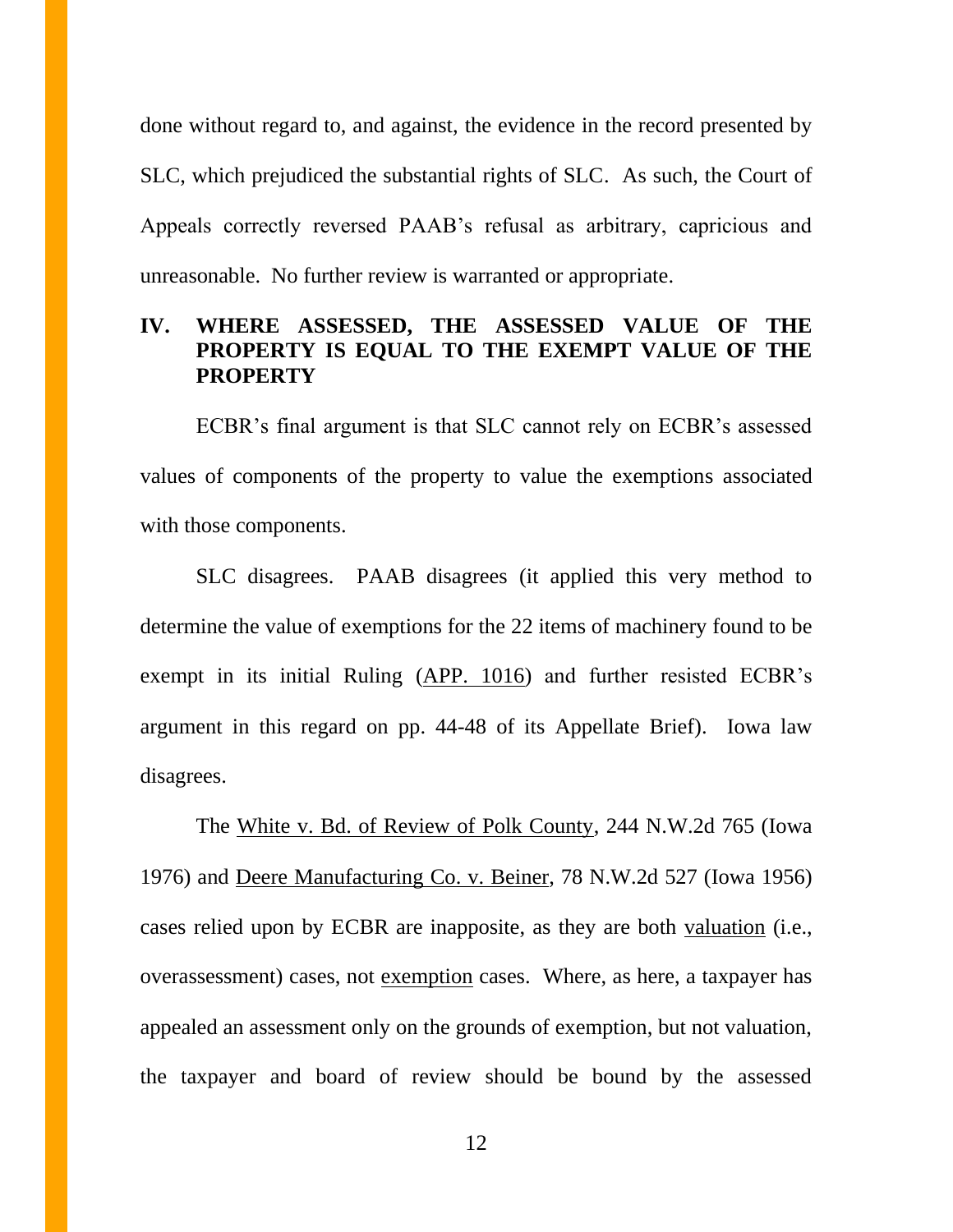component values assigned by the assessor. In such a case, the assessor (or defending board of review) should certainly not be allowed to dispute their own assessed values.

ECBR's reliance on Wendling Quarries v. Property Assessment Appeal Board, 865 N.W.2d 635 (Iowa App. 2015) is also misplaced. Like the case at bar, Wendling Quarries is an exemption case (involving a truck scale and foundation). Unlike the case at bar, Wendling Quarries involved only whether the truck scale was exempt, not the value of that exemption. In fact, the only testimony about value in Wendling Quarries was provided to show that the truck scale had sufficient value that it would be removed (i.e., not left behind) should the overall property be sold. Id. at 639-41. The Court of Appeals reversed PAAB's decision that the truck scale was not exempt and remanded back to PAAB for further analysis of the exemption and related exceptions. <u>Id</u>. at 642-43. On remand, a contested case hearing was held and PAAB found the truck scale was ordinarily removed and therefore exempt. Wendling Quarries, Inc. v. City of Cedar Rapids Bd. of Review, Remanded Order, PAAB Docket No. 11-101-1194 (Aug. 12, 2015), available at

[https://paab.iowa.gov/sites/default/files/decisions/2018/wendlingpaabreman](https://paab.iowa.gov/sites/default/files/decisions/2018/wendlingpaabremandedorder.pdf) [dedorder.pdf.](https://paab.iowa.gov/sites/default/files/decisions/2018/wendlingpaabremandedorder.pdf) At that time, as in this case, PAAB correctly deducted the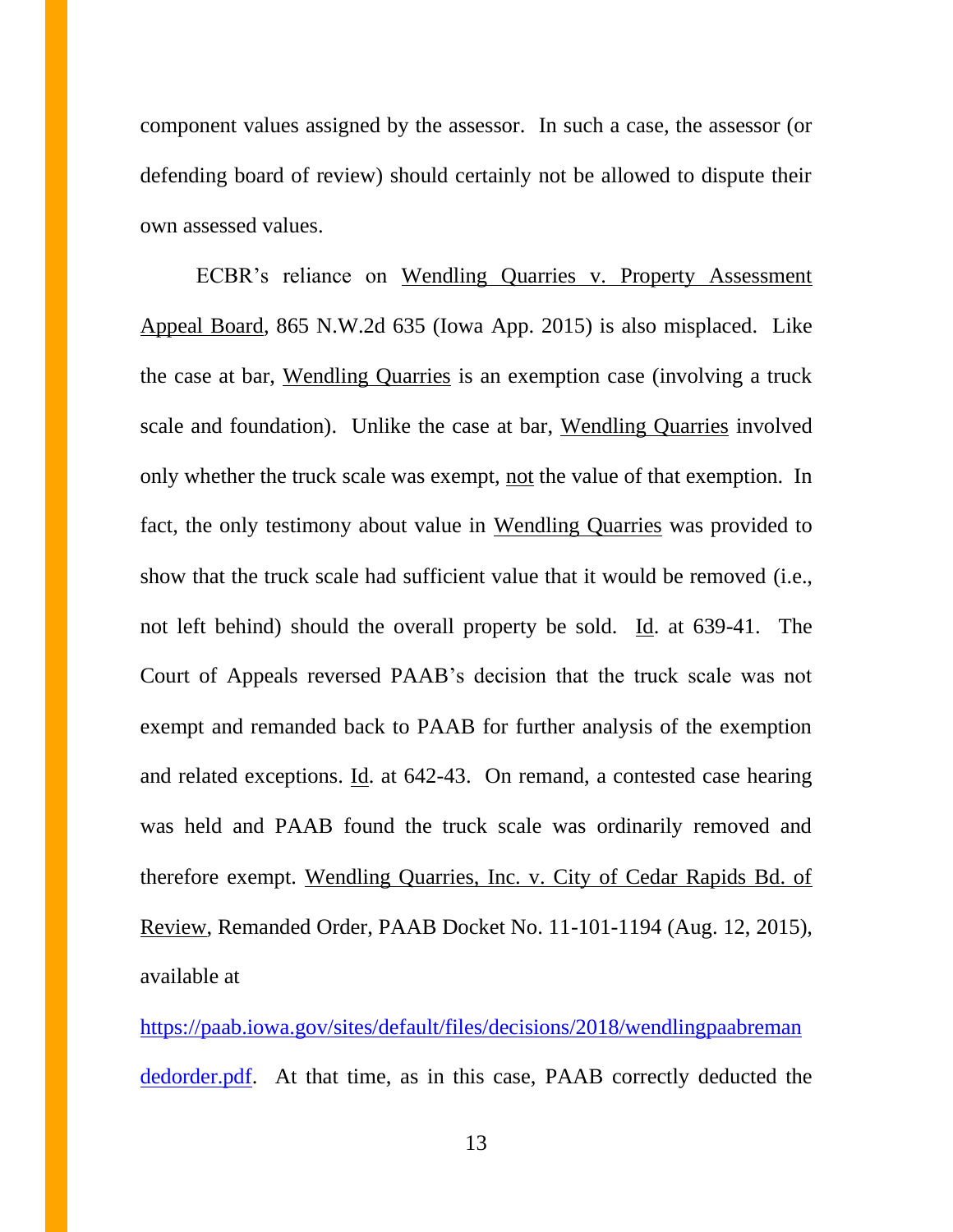assessed value of the truck scale assigned by the assessor from Wendling Quarries' overall property tax assessment.

Moreover, Iowa law is clear that machinery must be valued on an item-by-item basis for assessment purposes. Along those lines, where machinery must be removed from an assessment (due to exemption or otherwise), the assessed value of the machinery is the appropriate value to utilize. Carlon Co., 572 N.W.2d at 154; see also Grundon Holding Corp. v. Bd. of Review of Polk County, 237 N.W.2d 755, 759 (Iowa 1976) (Court reduced the overall assessment of the property by the assessed value assigned to a building that was destroyed by fire).

PAAB, the district court and the Court of Appeals were all correct on this issue. Further review is not warranted or appropriate.

## **V. ECBR'S APPLICATION FOR FURTHER REVIEW SHOULD BE DENIED**

For the reasons set forth herein, the Court of Appeals' Opinion was correct in all regards disputed by ECBR. As such, ECBR's Application for Further Review should be denied. Notwithstanding, should this Court grant ECBR's Application for Further Review, SLC requests the right to provide additional briefing on these and other issues.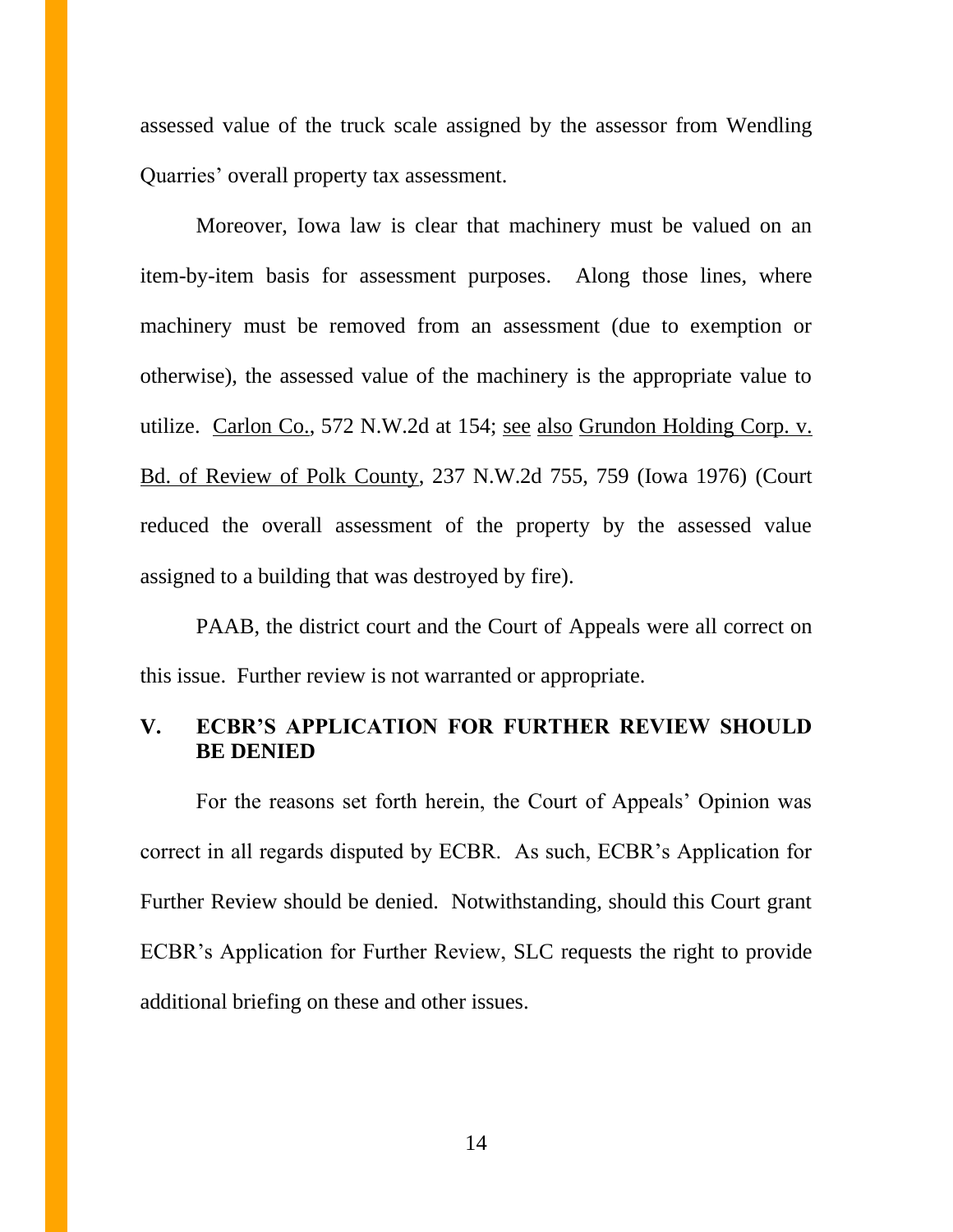Dated this 3rd day of December, 2020.

Respectfully submitted:

/s/ *Brant D. Kahler*

Brant D. Kahler, AT0009819 Adam C. Van Dike, AT0008004 BROWN, WINICK, GRAVES, GROSS & BASKERVILLE, P.L.C. 666 Grand Avenue, Suite 2000 Des Moines, IA 50309-2510 Telephone: (515) 242-2400 Facsimile: (515) 242-2488 E-mail: [kahler@brownwinick.com](mailto:kahler@brownwinick.com) E-mail: [vandike@brownwinick.com](mailto:vandike@brownwinick.com)

ATTORNEYS FOR PETITIONER-APPELLANT STATELINE COOPERATIVE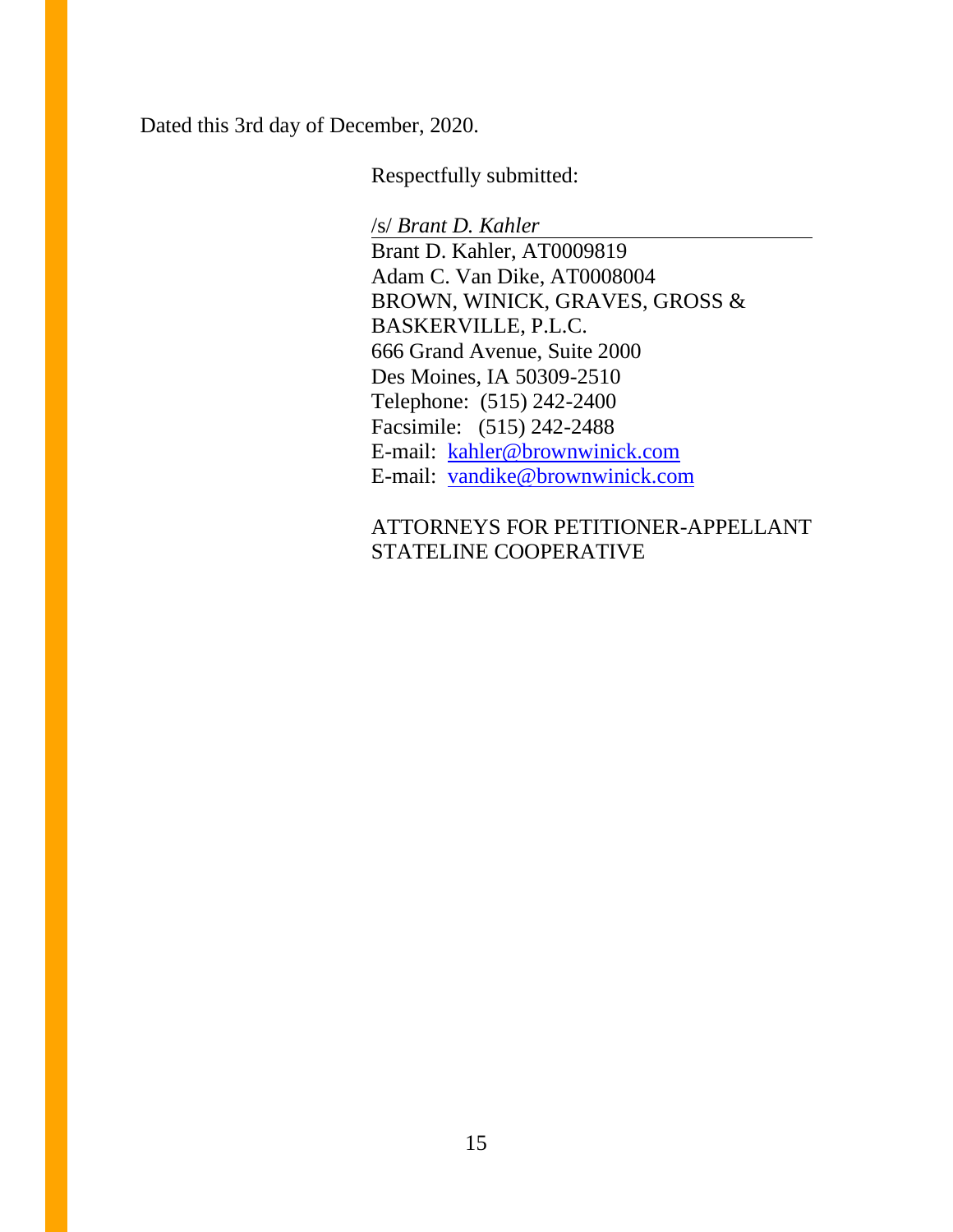## **CERTIFICATE OF SERVICE AND FILING**

The undersigned certifies that on December 3, 2020, the foregoing was electronically filed with the Clerk of the Iowa Supreme Court using the EDMS system, a copy of which will be electronically served upon all counsel of record registered with EDMS via Notice of Electronic Filing or Presentation.

Respectfully submitted:

*/s/ Brant D. Kahler* Brant D. Kahler, AT0009819 Adam C. Van Dike, AT0008004 BROWN, WINICK, GRAVES, GROSS & BASKERVILLE, P.L.C. 666 Grand Avenue, Suite 2000 Des Moines, IA 50309-2510 Telephone: (515) 242-2400 Facsimile: (515) 242-2488 E-mail: [kahler@brownwinick.com](mailto:kahler@brownwinick.com) E-mail: [vandike@brownwinick.com](mailto:vandike@brownwinick.com)

ATTORNEYS FOR PETITIONER-APPELLANT STATELINE COOPERATIVE